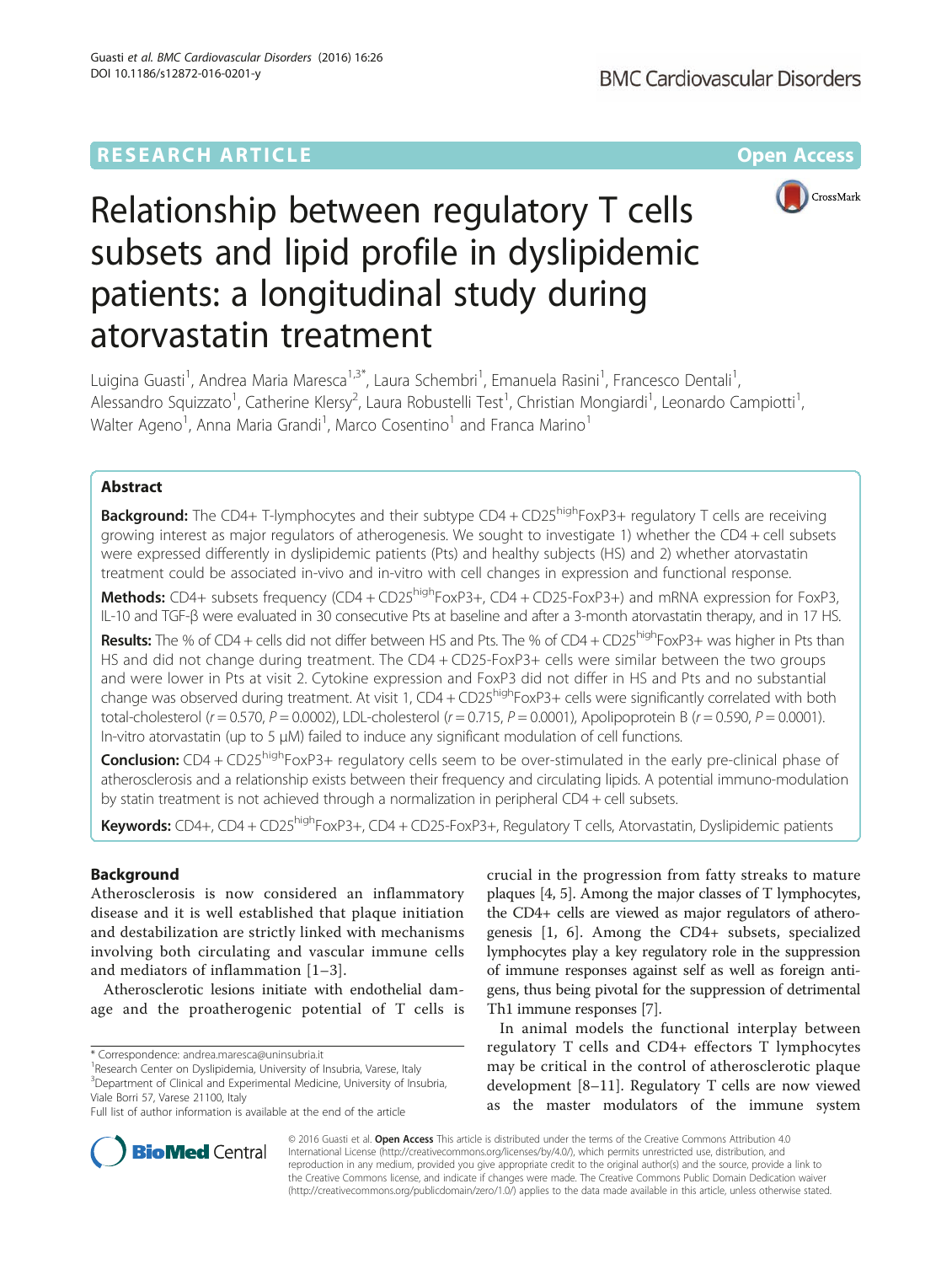possessing the immunosuppressive capacity to prevent unfavorable immune responses and maintain tolerance to self-antigens and therefore as a potential therapeutic target [\[12\]](#page-8-0). Moreover, it is of great interest to understand whether pharmacological treatments can modulate the T regulatory control system.

Beyond the cholesterol-reducing effect, statins may interfere with inflammatory mechanisms associated with atherosclerosis and functional tissue responses, and recent evidence points to an interaction between these drugs and both the innate and adaptive immune cell function [[13](#page-8-0)–[19](#page-8-0)].

We sought to investigate in dyslipidemic subjects bearing an increased risk for vascular events whether the CD4+ cell subsets, including specific T cell subsets known to be involved in the immune-response regulation, such as T cells characterized as  $CD4 + CD25$ <sup>high</sup>FoxP3+, were differently expressed compared to controls. As a secondary endpoint, we evaluated whether atorvastatin ex vivo and in vitro treatment could be associated with changes in expression and functional response of CD4<sup>+</sup> T cell subsets.

## Methods

#### Subject's enrollment

We enrolled 30 consecutive dyslipidemic patients (Pts) evaluated at our Lipid outpatient Clinic who showed a "moderate risk" for vascular events according to the NCEP - Adult Treatment Panel III (ATPIII) guidelines [\[20](#page-8-0)]. Subjects were included in the study if a lipid-lowering pharmacological treatment with statin was clinically indicated and they did not assume any pharmacological treatment. Ongoing clinical infection and/or the presence of infections in the previous three months were considered as exclusion criteria. The Pts were studied after 6 weeks of life-style modification including dietary treatment (qualitative counseling) and recommendations for mild physical activity. Pts were studied at the day of institution of atorvastatin (10–20 mg/od) therapy (visit 1) and 3 months later (visit 2). We also enrolled a control group of healthy subjects (HS), showing a low cardiovascular risk according to ATPIII. Blood samplings were obtained between 8.00 and 9.00 A.M., after a fasting night. Laboratory examinations included total cholesterol (Tot-c), low density lipoprotein cholesterol (LDL-c), high density lipoprotein cholesterol (HDL-c), Tryglicerides (TG), Apolipoprotein B (ApoB) and apolipoprotein A (ApoA), fasting glycemia, serum C-reactive protein (CRP). Our study complies with the Declaration of Helsinki; the "Circolo and Macchi Foundation Hospital" Ethics Committee has approved the research protocol and written informed consent has been obtained from the subjects.

## Isolation of peripheral blood mononuclear cells (PBMCs)

PBMC were isolated as previously described [\[13](#page-8-0)]. Purity and viability of cells were assessed by means of flow cytometric assay and a typical PBMCs preparations contained about 80 % lymphocytes and 16 % monocytes and cell viability was always >99 %. One samples of  $2 \times 10^6$  cells were immediately assayed for the study of the frequency of the major CD4+ T cell subsets.

#### Flow cytometry analysis of CD4+ subsets frequency

The frequency of circulating total CD4+ T cells as well of CD4+ T cell subsets was evaluated by a two-color flow cytometric analysis. Moreover, Forkhead box P3 (FoxP3) intracellular staining was evaluated to study the frequency of  $CD4 + CD25$ <sup>high</sup>FoxP3+ T cells, according to the protocol recommended by eBioscience (San Diego, CA, USA). Acquisition was performed on a FACSCanto II flow cytometer (BD Bioscience, Milan, Italy) and data were analyzed with BD FACSDiva software (version 6.1.3; BD Bioscience). Total CD4+ T lymphocytes were identified and gated on the side scatter vs CD4-FITC dot plot and regulatory T cells frequency was expressed as percentage  $(\%)$  of CD25<sup>high</sup> FoxP3+ cells among CD4+ T cells.

## Purification of CD4+, CD4 + CD25+ and CD4 + CD25- T lymphocytes for real time PCR assays

CD4+ were obtained from whole blood by means of immunomagnetic cell sorting using the CD4+ Positive Isolation (Dynal Biotech, Invitrogen). CD4 + CD25+ and CD4 + CD25- subsets were obtained by means of immunomagnetic cell sorting using CD4+ Negative Isolation and subsequently using the anti-CD25 monoclonal antibodies contained in the CD4 + CD25+ T Cell isolation Kit (Miltenyi Biotec). For all the cell subsets, after immunomagnetic cell sorting, the purity and the viability were assessed by flow cytometry and were always >96– 99 %; samples were subsequently analyzed by measuring the expression of the mRNA for FoxP3, which is a transcription factor expressed in high amount on CD4 + CD25+ T lymphocytes.

## RNA isolation and real-time PCR analysis

Total mRNA was extracted from  $1 \times 10^6$  cells by Manual PerfectPureTM RNA Cell & Tissue (5PRIME, GmbH). RNA was reverse transcribed using the high-capacity cDNA Archive Kit (Applied Biosystems, Foster City, USA) and real time PCR were performed as previously described [[21](#page-8-0)]. Finally, raw data were analyzed by the ABI prism SDS software (Applied Biosystems) and primers (Ct1) mRNA expression data were obtained from Ct values, normalized to 18 s RNA (Ct2) (housekeeping) content and finally expressed as  $2^{-\Delta ct}$  for each gene.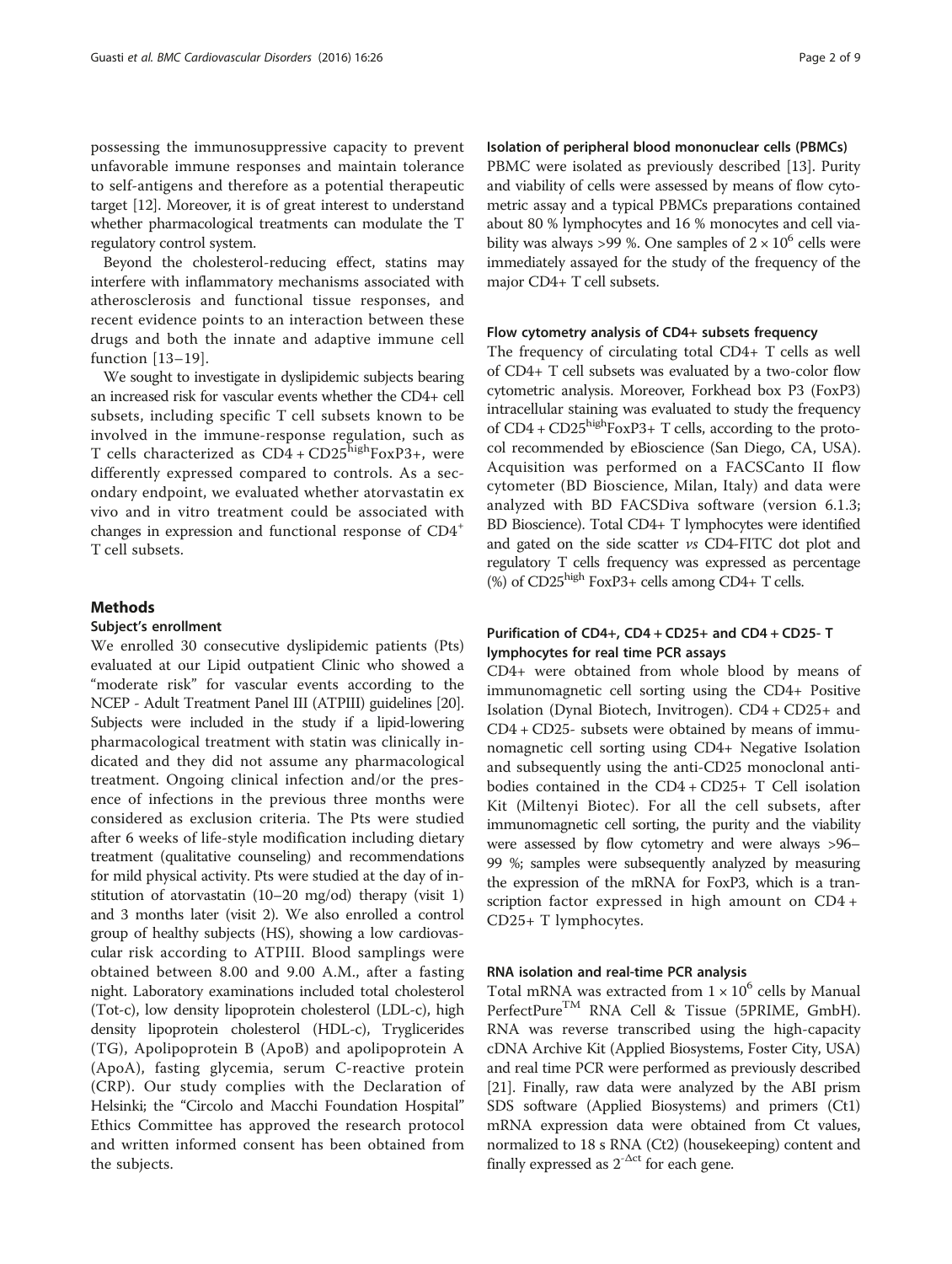## Cell viability, CFSE staining and cell proliferation assay

Cell viability tests on PBMC and CD4+ were performed by means of flow cytometry and propidium iodide (PI) staining. Acquisition was performed on a BD FACS-Canto II flow cytometer. Cells were identified on the basis of the forward-scatter (FSC) and side-scatter (SSC) properties, and a minimum of 15.000 cells from each sample was collected in the gate. Finally, cell viability was assessed by calculating the percentage (%) of cells negative at PI staining with respect to total cells included in the gate. For cell proliferation, PBMC, CD4+, and CD4 + CD25- were resuspended in RPMI 1640 without fetal bovine serum  $(10^7$ cells/ml) and incubated with 5,6-carboxy fluorescein diacetate succinimidyl ester (CFSE; 1  $\mu$ M; 5 min, 37 °C). Cells were then resuspended in RPMI supplemented with 10 % of FBS and washed two times, cells were resuspended in culture medium and cultured. Phytohaemagglutinin (PHA; 10 μg/mL)-induced cell proliferation was assessed for PBMC, CD4<sup>+</sup> and for coculture of CD4 + CD25+ and CD4 + CD25- (ratio:  $CD4 + CD25 + /CD4 + CD25 = 1:1$ . The PHA was selected as stimulus for both PBMC and T reg according to our previous results [\[22](#page-8-0)].

Then, cells were incubated for 5 days in a 37 °C in 5 % of  $CO<sub>2</sub>$ . At the end of culture, cells were centrifuged (300 g, 10 min) washed one time in PBS 1X and then prepared for the cytofluorimetric analysis. Cell proliferation was measured by using 488 nm excitation and emission filters appropriate for fluorescein. A minimum of 20,000 events were analyzed and data were expressed as % of CFSE low cells (% of proliferation).

## Ability of atorvastatin to influence in vitro FoxP3 and cytokine expression

Atorvastatin (concentration range: 0.001–10 μM) was added on PBMC or  $CD4 + 1$  h before PHA (10  $\mu$ g/ml) and incubated for 24 h (for cytokine production) or 48 h (for FoxP3 expression).

At the end of cell culture, cells were harvested and stored (−80 °C) for the subsequent real time assay of cytokine mRNA expression, while PBMC and CD4+ were analyzed with flow cytofluorimetric technique for the evaluation of FoxP3 on CD4+ specific subsets.

## Enzyme-linked immunosorbent assay (ELISA)

Cytokine production was measured in cell culture supernatants by using commercialized enzyme-linked immunosorbent assay (ELISA, Amersham, UK).

#### Statistical analysis

Our study was designed as a pilot study. We also have not found any previous study to calculate sample size and statistical power. Data are presented as mean and standard deviation (SD) or median and 25–75th percentile range (IQR) if continuous and as counts and percent if categorical. Comparisons between dependent measures were performed with the Wilcoxon signed-rank test. The Bonferroni correction was applied for post hoc comparisons. Comparisons between independent measures were performed with the Mann–Whitney U test. The relationships between both the T cell subsets and T cell subsets potential changes during treatment, and both baseline levels and changes occurring during the follow-up in lipid parameters (Tot-c, LDL-c, ApoB) were investigated using univariate analysis by Spearman Rank correlation and then by linear regression analysis. Calculations were performed using commercial software (Stata 11, Stata Corp, College Station, TX, USA). A two-sided P, 0.05 was retained for statistical significance.

## Results

## Effect of 3-month treatment with atorvastatin on cell subsets of dyslipidemic Pts and comparison with HS Clinical and laboratory parameters in Pts and HS

Mean age and gender distribution were similar in Pts and HS (49  $\pm$  9 *vs* 45  $\pm$  8 years, *P* = 0.21; 80 % males *vs* 65 %), as well as body mass index (BMI) and waist circumference (WC)  $[(BMI \ 26.8 \pm 4 \text{ vs } 23.7 \pm 3.4 \text{ kg/m}^2 \ (P = 0.07)); \ WC$ 97.4 ± 10.6  $vs$  87.3 ± 10.7 cm (P = 0.052)]. 19 Pts and 6 HS were habitual smokers  $(7 \pm 5 \text{ cigarette/day})$  and no subject changed the smoking habitus during the study. Laboratory parameters of both Pts and HS are shown in Table [1](#page-3-0). Values measured in Pts at visit 1 were significantly different with respect to values measured in HS fot TotC, LDLc, ApoB and TG. In Pts, the Tot-c, LDL-c, ApoB and TG were significantly reduced after atorvastatin treatment (visit 2).

#### T cells subsets in Pts and HS

The % of CD4+ cells did not differ between HS [35.9 (34.2–47.6)] and untreated Pts at visit 1 [43.5 (34.5–49.0)]  $(P = 0.372)$ . Comparing Pts at the two visit times, no difference was found between the % of CD4+ [(visit 2: 41.8  $(36.2-49.1)$ ]  $(P = 0.294)$ . The % of CD4+ cells obtained from Pts at visit 2 was similar to the % of CD4+ cells of HS ( $P = 0.315$ ). A significant difference was observed in the % of  $CD4 + CD25^{high}FoxP3 + (P = 0.03)$  (Fig. [1,](#page-3-0) panel a). CD4 + CD25-FoxP3+ were similar between the two groups of subjects ( $P = 0.509$ ) (Fig. [1,](#page-3-0) panel b). No differences were observed between Pts at the two visit times with regards to  $CD4 + CD25<sup>high</sup>FoxP3+ (P = 0.826)$  and at visit 2 the values remained higher when compared to HS  $(P = 0.03)$ . The % of CD4 + CD25-FoxP3+ cells measured at visit 2 was significantly lower than the values measured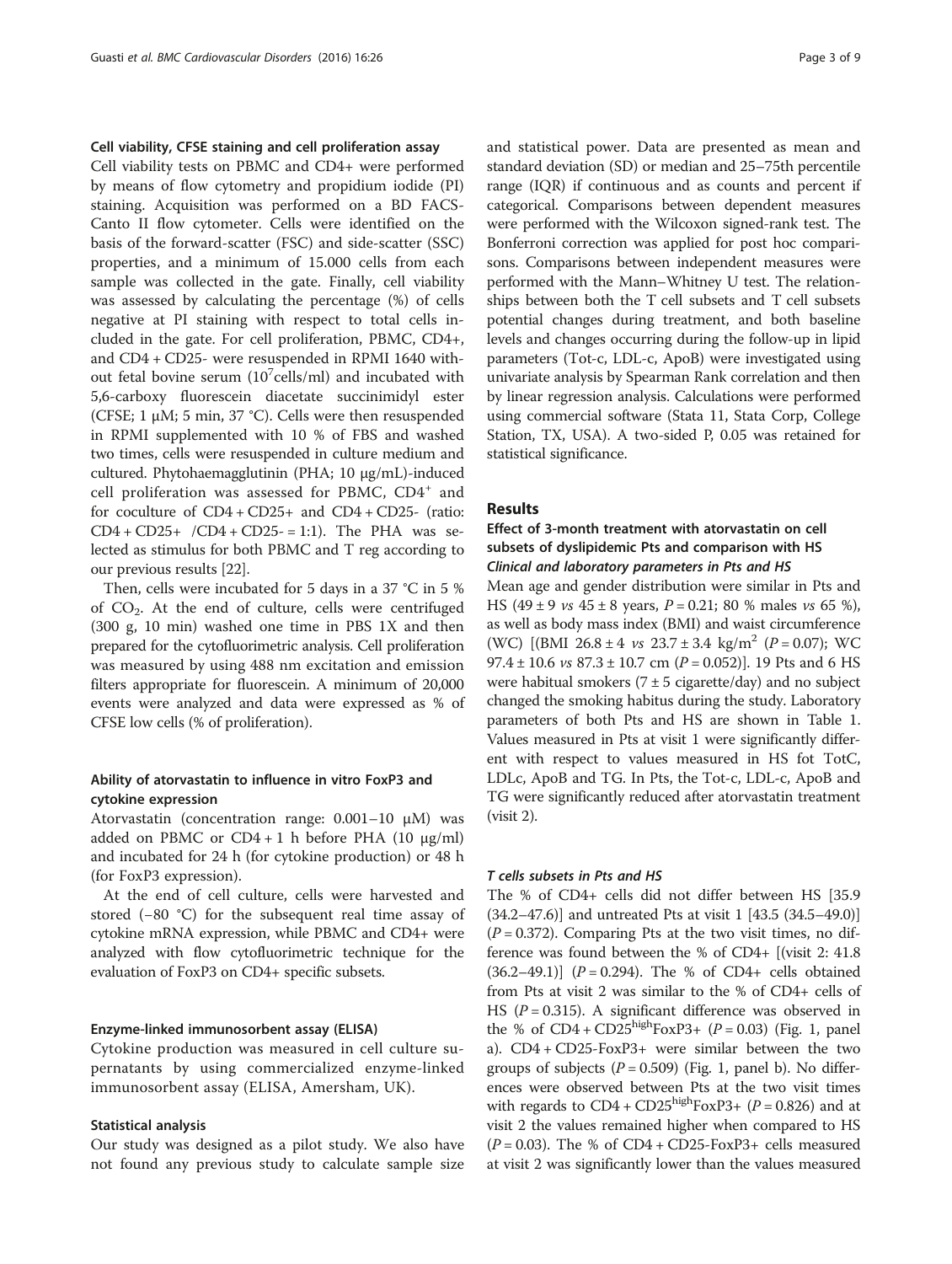<span id="page-3-0"></span>Table 1 Laboratory parameters before institution of atorvastatin treatment (visit 1) and after 3 months (visit 2)

|                 | $HS (n = 17)$       |              |         | Pts $(n = 30)$      |                     |              |  |
|-----------------|---------------------|--------------|---------|---------------------|---------------------|--------------|--|
|                 |                     | $P^*$ vs Pts |         |                     |                     | $P^{**}$     |  |
|                 |                     | Visit 1      | Visit 2 | Visit 1             | Visit 2             | Visit 2 vs 1 |  |
| Tot-c (mg/dL)   | 198.0 (188.5-221.5) | < 0.0001     | 0.036   | 269.0 (226.0-318.0) | 166.0 (141.5-204.5) | < 0.0001     |  |
| $LDL-c$ (mg/dL) | 115.0 (107.0-147.5) | 0.003        | n.s.    | 168.0 (119.3-263.5) | 135.0 (94.0-196.5)  | 0.0013       |  |
| HDL-c (mg/dL)   | 53.0 (44.0-67.5)    | n.s.         | n.S.    | 49.5 (42.8-56.3)    | 47.0 (39.5 - 54.5)  | n.s.         |  |
| TG (mg/dL)      | 132.0 (102.5-163.5) | 0.002        | 0.0004  | 181.5 (137.7-220.6) | 87.0 (61.2-111.9)   | < 0.0001     |  |
| ApoA (mg/dL)    | 144.0 (121.5-161.0) | n.s.         | n.S.    | 126.0 (114.3-139.5) | 130.0 (112.0-143.5) | n.s.         |  |
| ApoB (mg/dL)    | 98.0 (85.0-108.5)   | < 0.0001     | 0.038   | 139.0 (120.0-155.0) | 80.0 (64.0-.98.0)   | < 0.0001     |  |
| hs-CRP (mg/L)   | $1.50(0.60 - 2.70)$ | n.S.         | n.S.    | $0.90(0.45 - 2.20)$ | $1.1(0.7-2.4)$      | n.S.         |  |
| Glucose (mg/dL) | 96 (89-97)          | n.s.         | n.s.    | 93.5 (89.75-102)    | 96 (89.75-100)      | n.s.         |  |

Values are expressed as median and 25–75th percentile

n.s. not significant

 $*$  = Mann Whitney test;  $**$  = Wilcoxon signed rank test

at visit 1 ( $P = 0.014$ ) and these values did not differ from those measured in HS  $(P = 0.322)$  (Fig. 1).

## mRNA expression for FoxP3, IL-10 and TGF-β in CD4 + CD25+ and CD4 + CD25- cells of Pts and HS

As shown in Table [2](#page-4-0), mRNA expression for IL-10, TGF-β and FoxP3 did not differ in CD4 + CD25+ and CD4 + CD25- cells of HS and untreated Pts. No change was observed between Pts values during the study (vist 2 vs visit 1) for IL-10 and TGF- $\beta$  in CD4 + CD25+ and CD4 + CD25- cells. FoxP3 mRNA expression was significantly reduced in  $CD4 + CD25$ - cells ( $P = 0.019$ ).

## Relationships between T cells subsets and both clinical and laboratory parameters

The % of CD4+ cells was not related with LDL-c, HDL-c, TG, ApoB and ApoA whereas tended to be associated  $(R \ 0.298, P = 0.073)$  with Tot-c.  $CD4 + CD25^{high} FoxP3+$ cells were significantly correlated with both Tot-c, LDL-c, ApoB (Fig. [2](#page-5-0)). We didn't found significant correlation between HDL-c and  $CD4 + CD25<sup>high</sup>FoxP3 + cells$  ( $R = 0.172$ ;  $P = 0.303$ ).

After dividing the sample into healthy and hypercholesterolemic subjects, these correlations remained statistically significant only in Pts (data not shown). The associations remained significant when adjusting for smoking habits.



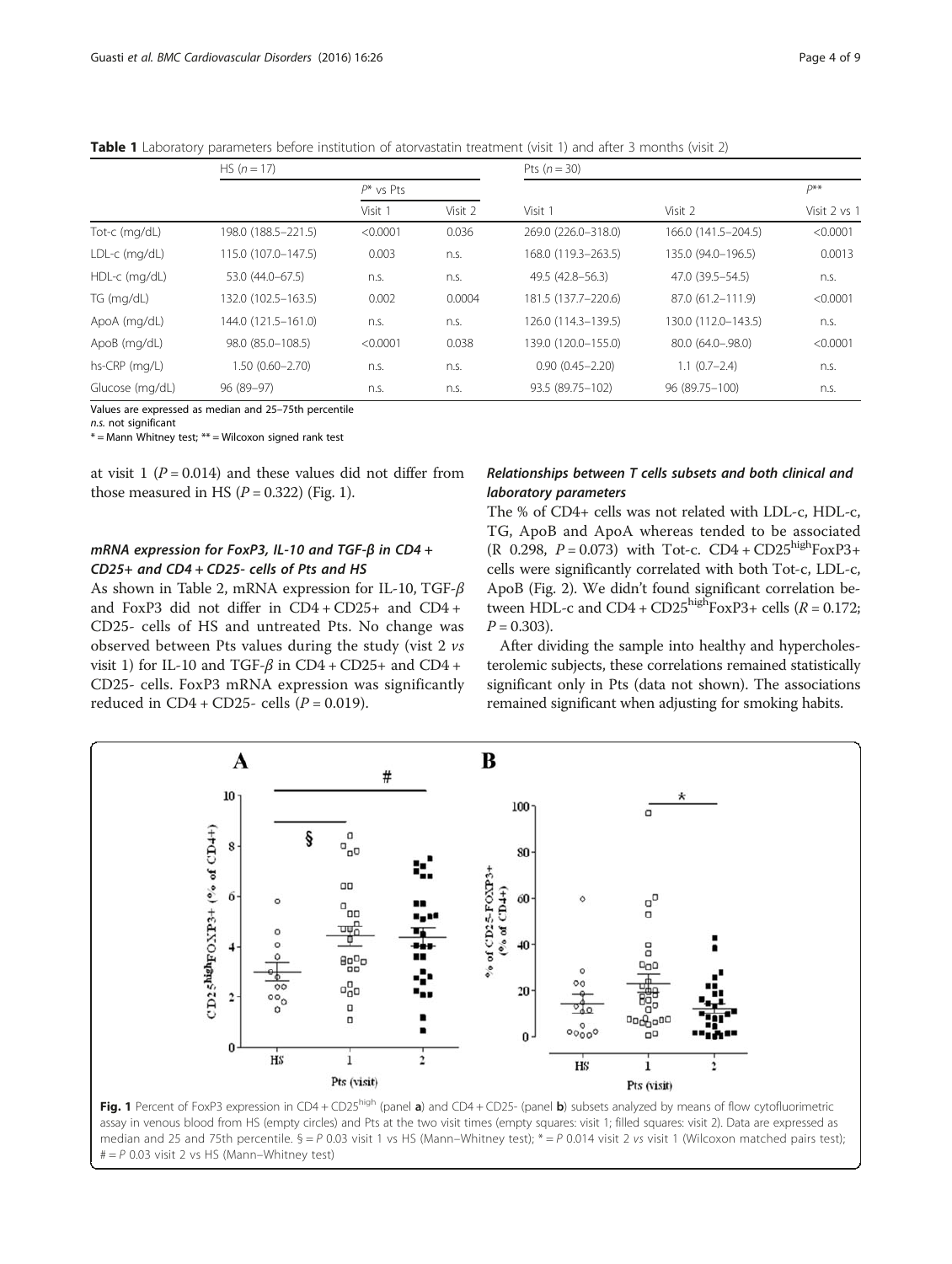<span id="page-4-0"></span>Table 2 mRNA expression for IL-10, TGF-β and FoxP3 before atorvastatin (visit 1) and after 3 months (visit 2)

|                      | HS $(n = 17)$            |              |         | Pts $(n = 30)$          |                          |              |  |
|----------------------|--------------------------|--------------|---------|-------------------------|--------------------------|--------------|--|
|                      |                          | $P^*$ vs Pts |         |                         |                          | p**          |  |
|                      |                          | Visit 1      | Visit 2 |                         | $\overline{2}$           | Visit 2 vs 1 |  |
| $CD4 + CD25 + cells$ |                          |              |         |                         |                          |              |  |
| $IL-10$              | 1.46 (0.202-4.747)       | 0.455        | 0.058   | $1.65(0.3355 - 4.100)$  | 1.52 (0.134 - 3.350)     | 0.173        |  |
| TGFB                 | 18.070 (11.510-37.770)   | 0.111        | 0.178   | 39.850 (14.850-62.850)  | 32.300 (15.200-56.000)   | 0.185        |  |
| FoxP3                | 252.600 (72.520-389.700) | 0.811        | 0.858   | 138,000 (56,800-581,00) | 274.000 (59.900-534.000) | 0.417        |  |
| $CD4 + CD25$ -cells  |                          |              |         |                         |                          |              |  |
| $IL-10$              | $0.018(0.008 - 0.321)$   | 0.263        | 0.171   | $0.328(0.105 - 0.447)$  | $0.101(0.008 - 0.230)$   | 0.203        |  |
| TGFB                 | $0.851(0.317 - 2.055)$   | 0.097        | 0.428   | 1.780 (0.716-4.575)     | 1.640 (0.297-13.700)     | 1.000        |  |
| FoxP3                | $0.545(0.208 - 0.968)$   | 0.627        | 0.425   | $0.574(0.155 - 3.090)$  | $0.273(0.133 - 0.887)$   | 0.019        |  |

Values are expressed as median and 25–75th percentile range

 $*$  = Mann Whitney test;  $**$  = Wilcoxon signed rank test

At a univariate analysis we didn't see any correlation between  $CD4 + CD25<sup>high</sup>FoxP3+ cells$  and age, body mass index, systolic and diastolic blood pressure, waist circumference, fasting plasma glucose, creatinine levels. So we didn't include these variables in the regression analysis model.

At a univariate analysis we found a significant correlation only between Apo B and waist circumference  $(R = 0.412;$  $P = 0.014$ ). Adding waist circumference to the regression analysis model we confirmed the association between Apo B and  $CD4 + CD25<sup>high</sup>FoxP3 + cells.$ 

Changes in lipid profile after atorvastatin treatment were not associated with changes in  $CD4 + CD25$ <sup>high-</sup> FoxP3+ cells measured between the two visits (data not shown). No association was found between CD4 + CD25- FoxP3+ cells and the lipid profile. No relationship was observed between mRNA levels (FoxP3, IL-10 and TGF-β) and clinical (age, blood pressure, smoking habitus) and laboratory parameters (lipid parameters, CRP levels) both in CD4 + CD25+ and CD4 + CD25- cells (data not shown).

## In vitro study: effect of stimulation with atorvastatin on cell subsets

## Effect of treatment with atorvastatin on PBMCs and CD4+ T lymphocytes

We tested the ability of atorvastatin to modulate cell viability (24 h – 5 die), proliferation (5 die) and cytokine production (24 h; IFNγ/IL-4) on PBMCs and CD4+ cells (see Table [3\)](#page-6-0). Atorvastatin up to 1 μM, did not affect any parameter investigated while higher concentrations significantly influenced all the parameters investigated with the only exception of resting cell viability in PBMCs and IL-4 mRNA expression both in PBMCs and CD4+ T lymphocytes (Table [3](#page-6-0)).

## Effect of atorvastatin on frequency of  $CD4 + CD25<sup>high</sup>$  and on FoxP3 expression

Treatment of PBMCs with atorvastatin (concentration range:  $0.1-10 \mu M$ ) for 24 h did not affect the frequency of  $CD4+$ ,  $CD4 + CD25+$ ,  $CD4 + CD25-$ ,  $CD4 + CD25$ high-FoxP3+ and CD4 + CD25-FoxP3+ (data not shown); in addition in the same conditions, no differences were observed in % of FoxP3+ expression in the same cell subsets when cells were treated with atorvastatin for 24 or 48 h (data not shown). As shown in Table [4](#page-6-0), incubation for 48 h with atorvastatin did not affect PHA-induced FoxP3 expression up to 5 μM, wheres incubation with 10 μM atorvastin induced a significant reduction of FoxP3 expression on CD4+  $(P < 0.05$  vs PHA) and on CD4+ CD25+  $(P < 0.05$  vs PHA). Atorvastatin did not influence FoxP3 expression on  $CD4 + CD25 - (P > 0.05 \text{ vs } PHA)$ .

## Effect of atorvastatin on coculture of CD4 + CD25- and CD4 + CD25+ cells

Co-culture of CD4 + CD25- cells and CD4 + CD25+ cells (1:1) induced a decrease in PHA-induced CD4 + CD25 cells proliferation  $(CD4 + CD25-$ :  $63.3 \pm 21.1$ , co-culture: 25.5  $\pm$  22.3;  $n = 5$ ;  $P = 0.004$ ); incubation with atorvastatin before PHA (concentration range: 0.001–1 μM) did not affect the  $CD4 + CD25 +$  cells inhibitory effect  $(P > 0.05)$ for all the concentrations tested).

## **Discussion**

The complex regulatory network of T cells comprises a number of T cell subpopulations with distinct phenotypes and distinct mechanisms of action as CD4 + CD25 + FoxP3+ T cells, possibly influencing the atherosclerotic processes through inhibition of immune responses [\[23\]](#page-8-0).

Only a few studies investigated in patients the relationship between regulatory T cells and atherosclerosis, and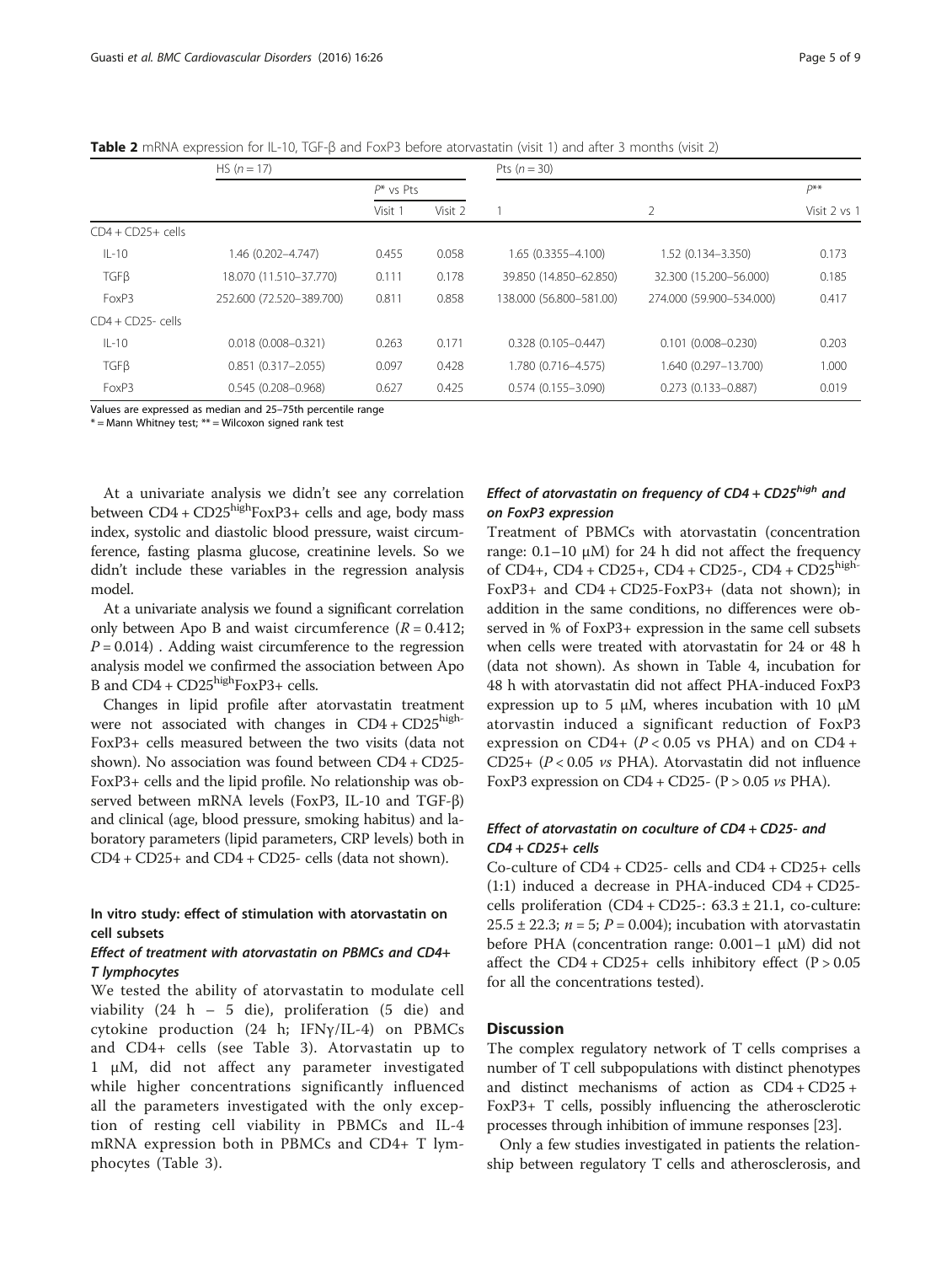<span id="page-5-0"></span>

very few authors reported longitudinal results on potential changes of these cells frequency and/or function after pharmacological cardiovascular treatments in vascular diseases.

In our study we report that dyslipidemic, otherwise healthy, patients at increased cardiovascular risk show a mild, but significant, increase in  $CD4 + CD25$ <sup>high-</sup> FoxP3+ cells and a similar expression of the other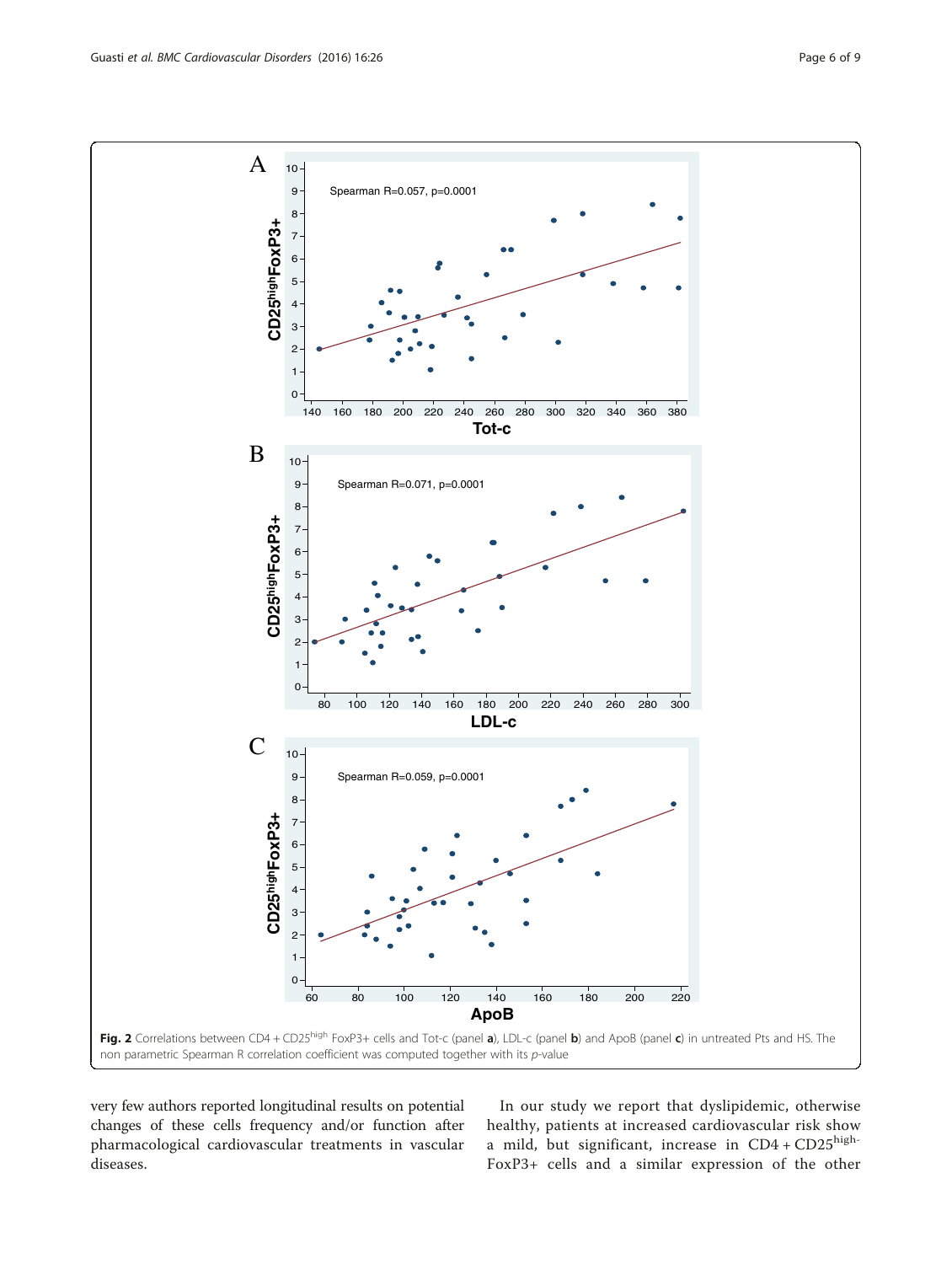<span id="page-6-0"></span>Table 3 In vitro effect of stimulation with atorvastatin (0.001-10 μM) on PBMC and CD4+

|                                                        |                    | Atorvastatin (µM) |                    |                    |                    |                      |
|--------------------------------------------------------|--------------------|-------------------|--------------------|--------------------|--------------------|----------------------|
|                                                        | Control            | 0.001             | 0.1                |                    | 5                  | 10                   |
| Resting cell viability (% of PI negative) <sup>a</sup> | $100 \pm 2.11$     | $101.41 \pm 0.64$ | $96.89 \pm 3.63$   | $102.82 \pm 1.28$  | $=$                | $101.43 \pm 2.19$    |
| PHA-induced cell viability <sup>b</sup>                | $100.00 \pm 27.59$ | $106.10 \pm 9.81$ | $107.40 \pm 14.65$ | $107.50 \pm 23.48$ | $50.76 \pm 42.44*$ | $33.72 \pm 20.61$ ** |
| PHA-induced cell proliferation <sup>b</sup>            | $100.00 \pm 26.24$ | $98.61 \pm 15.79$ | $96.83 \pm 35.19$  | $83.47 \pm 25.37$  | $62.26 \pm 22.45$  | $33.82 \pm 22.84***$ |
| PHA-induced IL-4 mRNA expression <sup>d</sup>          | $100.00 \pm 38.99$ | $=$               | $=$                | $103.90 \pm 35.17$ | $98.97 \pm 40.82$  | $83.34 \pm 37.06$    |
| PHA-induced IFN- mRNA expression <sup>a</sup>          | $100.00 \pm 48.40$ | $=$               | $=$                | $102.50 \pm 32.99$ | $56.97 \pm 32.36$  | $17.03 \pm 10.88*$   |
|                                                        | $CD4+$             |                   |                    |                    |                    |                      |
| Atorvastatin (µM)                                      |                    |                   |                    |                    |                    |                      |
|                                                        | PHA (10 µg/ml)     | 0.001             | 0.1                |                    | 5                  | 10                   |
| Cell viability <sup>a</sup>                            | $100 \pm 10.66$    | $98.12 \pm 2.92$  | $103.60 \pm 7.14$  | $84.88 \pm 20.64$  | $53.04 \pm 17.73*$ | $34.69 \pm 17.28***$ |
| Cell proliferation <sup>b</sup>                        | $100.30 \pm 34.75$ | $91.92 \pm 13.94$ | $105.10 \pm 18.60$ | $109.60 \pm 42.90$ | $37.38 \pm 4.37*$  | $13.03 \pm 10.32$ ** |
| IL-4 mRNA expression <sup>a</sup>                      | $100.00 \pm 25.99$ | $=$               | $=$                | $133.20 \pm 64.78$ | $98.97 \pm 33.77$  | $62.11 \pm 6.19$     |
| IFN- mRNA expression <sup>a</sup>                      | $100.00 \pm 39.62$ | $=$               | $=$                | $127.20 \pm 35.17$ | $123.70 \pm 66.18$ | $54.17 \pm 27.68$    |

Cells were cultured for 1 (a) or 5 (b) days as appropriate. Values are expressed as percentage of resting values (presented in table as control) or of values obtained after stimulation with PHA (10 ng/ml) and finally expressed as mean ± SD of at least 4–6 separate experiments; P values were assessed by ANOVA followed by Dunnett comparison

 $* = P < 0.05$ ;  $** =$  and  $P < 0.0001$  vs respective control

CD4+ subsets studied when compared to control subjects.

A significant reduction of regulatory CD4+ cells or FoxP3+ cells, together with altered functional activities, was previously reported in patients with acute coronary syndrome or in vulnerable patients who had undergo at least two myocardial infarctions in medical history compared with both normal subjects and patients with stable angina [[24](#page-8-0)–[28](#page-8-0)]. Besides the setting of acute myocardial infarction, peripheral Th17/Treg imbalance has been reported in patients with acute atherosclerotic cerebral infarction [\[29](#page-8-0)]. In a prospective cohort, CD4 + FoxP3+ cells and not CD4 + CD25 + FoxP3+ cells were independent predictors of acute myocardial infarction whereas no relation was found with stroke [[30](#page-8-0)].

In patients with vascular lesions, unstable carotid plaques patients showed lower levels of regulatory T cells, regulatory T-related cytokines (IL-10 and TGF-β1), and FoxP3 mRNA [\[31\]](#page-8-0).

On the other hand, previous observations in chronic stable atherosclerosis showed that the atherosclerotic burden is not related to T regulatory cells expression. Indeed in patients submitted to carotid echography evaluation, the intima-media thickness was not related to regulatory T cell levels in a large patient population and no differences in regulatory T cell levels were observed comparing rapid versus slow intima-media thickness progressors [[32](#page-8-0)]. Moreover, an absence in regulatory T cells level alteration was confirmed in chronic stable angina patients [[32](#page-8-0)].

In our dyslipidemic patients who did not show ouvert vascular diseases and therefore in a pre-clinical stage of atherosclerosis, we found a hightly significant correlation between  $CD4 + CD25^{high}FoxP3+$  cells and both Tot-c, LDL-c and ApoB. Hypercholesterolemia was found to induce an accumulation of regulatory T lymphocytes in the atherosclerotic aorta and spleens in mice, but the regulatory T cells content is not maintained over time under sustained hypercholesterolemic conditions [\[33](#page-8-0)]. Possibly the characteristics of the patient population of the present study may account for our results.

Adaptive immune responses may change in the progression of the atherosclerotic process and increased levels of CD4CD25highFoxP3+ cells may represent an early response to initial changes associated with atherosclerosis.

Table 4 In vitro effect of atorvastatin on FoxP3 expression in CD4+ subsets obtained from healthy subjects

|                            | Atorvastatin (µM) |                |                 |                 |  |  |  |
|----------------------------|-------------------|----------------|-----------------|-----------------|--|--|--|
|                            | PHA               |                |                 | 10              |  |  |  |
| $CD4 + FoxP3 + (%)$        | $78.17 + 9.03$    | $80.30 + 4.35$ | $72.33 + 9.77$  | $60.79 + 9.39*$ |  |  |  |
| $CD4 + CD25 + FoxP3 + (%)$ | $78.81 \pm 8.23$  | $80.46 + 1.32$ | $74.17 + 8.48$  | $64.28 + 7.63*$ |  |  |  |
| $CD4 + CD25$ -FoxP3+ (%)   | $19.56 + 12.64$   | $10.20 + 3.82$ | $17.46 + 12.07$ | $11.80 + 9.65$  |  |  |  |

Values are expressed as mean  $\pm$  SD; P values were assessed by ANOVA followed by Dunnett comparison;  $* = P < 0.05$  vs respective control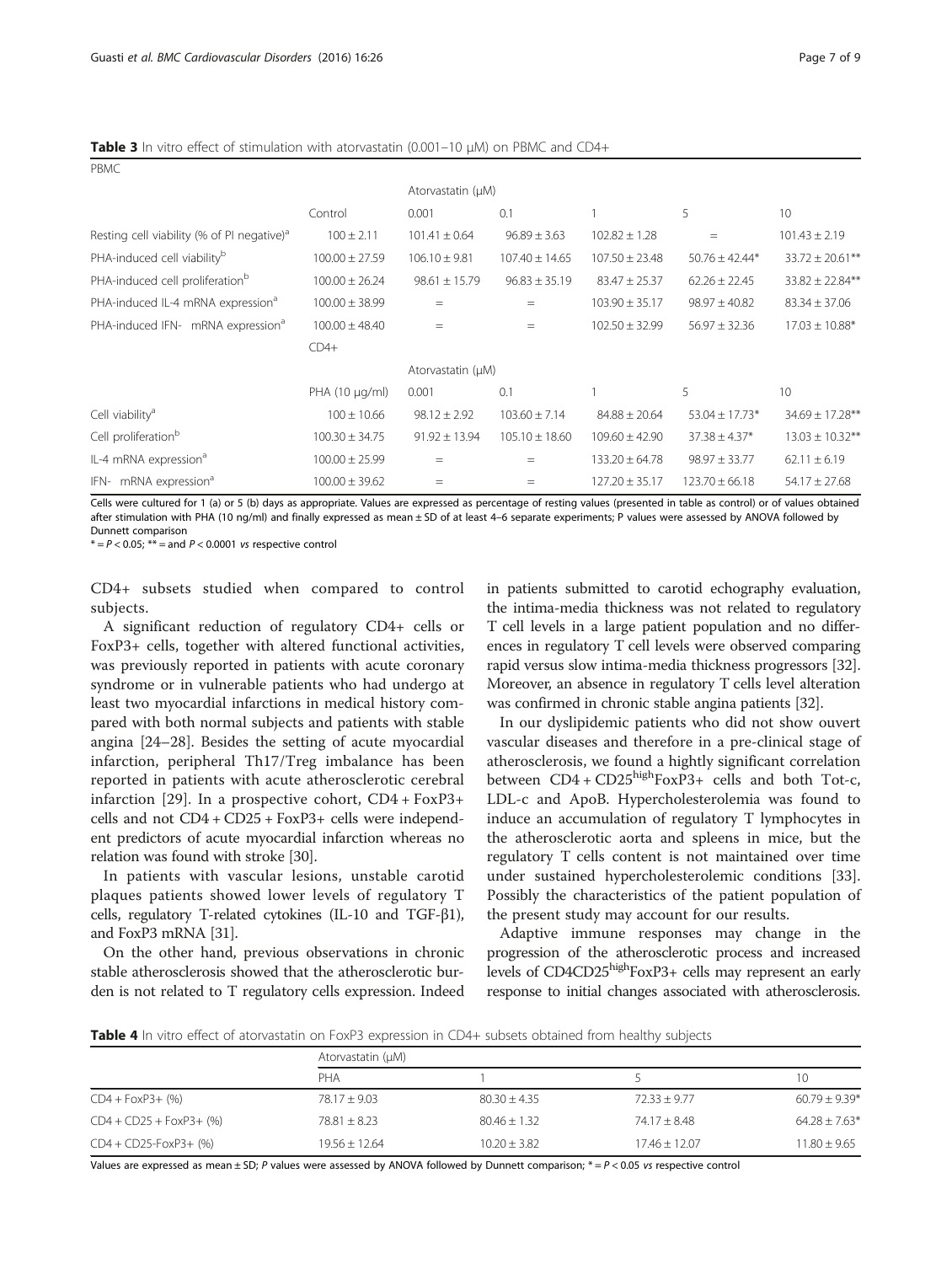It has been shown that inflammed enviroments may modulate FoxP3-driven epigenetic modifications [\[34](#page-8-0)]. Systemic inflammation as expressed by serum CRP, was similar in our groups of healthy subjects and dyslipidemic patients, pointing to very early modifications occurring in our patients in the "atherosclerosis continuum" from functional disturbances to ouvert diseases.

Moreover, in this study we showed that a 3-month atorvastatin treatment in dyslipidemic patients is not associated with changes in expression of CD4+ cells and/or in functional properties of both CD4+ subset and CD4 + CD25highFoxP3+ T cells.

The clinical significance of specific newly identified subsets of T cells is still under investigation and cell types such as CD4 + CD25-FoxP3+ are now receiving increasing attention. Although some authors found that these cells phenotypically, and to a certain extent also functionally, resemble conventional T regulatory cells, others point to a dysfunctional nature of the suppressive effect of these cell type [[35](#page-8-0), [36\]](#page-8-0). In the present study the MFI of CD4 + CD25-FoxP3+ measured during atorvastatin treatment was significantly lower than values measured at baseline, though this value did not differ from values measured in HS. These observations are derived by evaluation of the phenotype and therefore we are not allowed to have clues on functional parameters of these cells and their potential changes during treatment. Only a few previous studies have investigated the potential influence of statin treatment on regulatory T cells. In normocholesterolemic healthy subjects a short-term treatment with low doses of lovastatin or atorvastatin was associated to increased CD4 + FoxP3+ cells. Conversely to our results, the authors found also a significant correlation between CD4 + FoxP3+ cells and HDL-c levels [[37\]](#page-8-0). When CD4 + CD25+ T cells were investigated in the setting of acute myocardial infarction, the inhibitory activity of CD4 + CD25+ regulatory T cells was found to be modified with atorvastatin treatment [\[28, 38\]](#page-8-0). A previous retrospective study reported that simvastatin (20 mg;  $n = 7$ ) and pravastatin (10-40 mg;  $n = 5$ ) treatment were associated with increased CD4 + CD25high in hypercholesterolemic subject [[39](#page-8-0)]. In PBMCs of patients with acute coronary syndrome, in-vitro simvastatin 10 μM was able to increase the percentage of CD4 + CD25 + FoxP3+ regulatory T cells to total CD4+ cells [[40](#page-8-0)]. However it is known that statin levels during clinical treatment do not reach levels comparable to the higher concentrations used for in-vitro experiments. In our in-vitro study, treatment of PBMC and CD4+ susbsets with atorvastatin failed to induce any significant modulation of cell functions in the concentration-range comparable to clinical treatment, while interestingly 10 μM significantly reduced cell viability and affected cell functions. In particular, in the co-colture stimulated for proliferation, the expected

inhibitory effect of CD4 + CD25+ cells on CD4 + CD25 was not reversed by pretreatment with atorvastatin, therefore atorvastatin does not influence these cells physiological functioning. Taken together, both our data obtained during chronic statin administration in a prospective study and invitro observations point to the absence of significant effects of atorvastatin therapy on CD4+ subsets in dyslipidemic patient except for the CD4 + CD25-FoxP3+ cell type.

Although we did not observe relevant changes in the circulating T cell subpopulation studied, it cannot be ruled out the possibility of different local concentration of cells in inflammed vascular tissues or specific differentiations induced by local mediators or that potential conflicting results could be obtained using other statins.

Moreover, the follow-up time and/or the atorvastatin dose used in our study could be inadequate to observe potential changes/redistribution of the immune cells subsets.

## Conclusions

Our results show that the immune system cell types involved in regulatory mechanisms may be over stimulated in the early pre-clinical phase of atherosclerosis and that a relationship exists between  $CD4 + CD25$ <sup>high-</sup> FoxP3+ frequency and circulating lipids. A potential immuno-modulation by statins is not achieved in a short term follow-up period through a normalization in peripheral CD4+ cell subsets. Moreover, in-vitro atorvastatin does not seem to affect the CD4+ subtypes function.

#### Abbreviations

Pts: dyslipidemic patients; HS: healthy subjects; ATP III: Adult Treatment Panel III; Tot-c: total cholesterol; LDL-c: low density lipoprotein cholesterol; HDL-c: high density lipoprotein cholesterol; TG: tryglicerides; ApoB: apolipoprotein B; ApoA: apolipoprotein A; CRP: serum C-reactive protein; PBMCs: peripheral blood mononuclear cells; FoxP3: forkhead box P3; PI: propidium iodide; FSC: forwardscatter; SSC: side-scatter; CFSE: carboxy fluorescein diacetate succinimidyl ester; RPMI 1640: Rosewell Park Memorial Institute 1640; FBS: fetal bovine serum; PHA: phytohaemagglutinin; PBS: phosphate buffered saline; ELISA: enzymelinked immunosorbent assay; SD: standard deviation; IQR: 25–75th percentile range; BMI: body mass index; WC: waist circumference; IL-10: Interleukin-10; TGF-β: transforming growth factor β; IL-4: Interleukin-4; MFI: mean fluorescence intensity.

#### Competing interests

The authors declare that they have no competing interests.

#### Authors' contributions

LG partecipated in coordination and study design, draft the manuscript; AMM, LRT partecipated in study design, data collection and interpretation and draft the manuscript; LS, ER, FM partecipated in study design, performed experimental analysis and draft the manuscript; FD, AS, CM, LC, WA, AMG, MC partecipated in study design and data interpretation; CK partecipated in data interpretation and performed statistical analysis. All authors read and approved the final manuscript.

#### Author details

<sup>1</sup> Research Center on Dyslipidemia, University of Insubria, Varese, Italy. <sup>2</sup> Biometry and Clinical Epidemiology, Research Department, Foundation IRCCS Policlinico San Matteo and University of Pavia, Pavia, Italy.